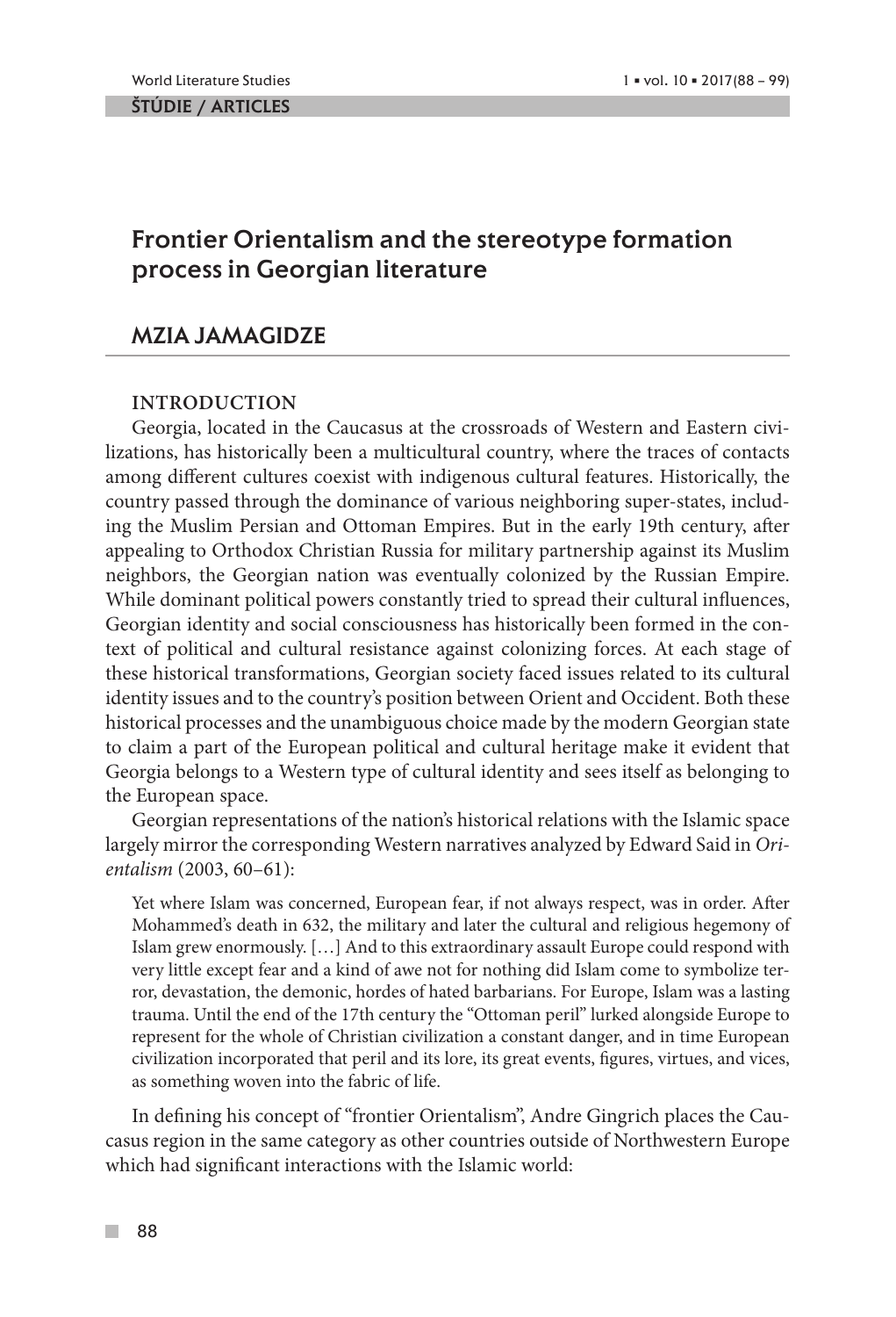Unlike the first group, its countries had not been classical colonial rulers of important Muslim territories overseas. But unlike the third group, it did not entirely lack colonial interaction with the Muslim world. […] however, the Austro-Hungarian and Russian empires exercised a more or less durable rule over marginal Muslim lands in their vicinity: Spain in northwest Africa, Russia in central Asia and the Caucasus and Austria and Austro-Hungary in Bosnia (1998, 100–101).

According to Alexandre Etkind, "the Russian Empire was distinguished by its liminal location between West and East" (2011, 29). As Susan Layton argues, in the Romantic era, characterized by a strong drive toward eastbound travel, Russian travelers in search of an exotic experience clearly found it much more satisfying to Orientalize Georgia rather than to note its similarities with Orthodox Russia or its antagonism to Islam (2005, 195). Taking into account the difficult historical experience of Georgia and, in particular, its successive domination by imperial states of both Muslim and Christian culture, the goal of the present paper is to explore the context and scope of the representation of Muslims in Georgian literature. Based on an analysis of several Georgian literary texts, this paper examines whether the ways in which they represented Muslims fall within the theoretical framework set by Said's *Orientalism*, as well as by Gingrich's notion of "frontier Orientalism". In parallel, the similarities and differences between Georgian perceptions of the Russian invaders and those of the Eastern Muslim rulers are surveyed.

#### **RELIGIOUS IDENTITY AS A CULTURAL FRONTIER**

According to Edward Said's definition of Orientalism, three factors have contributed to turning even the simplest representation of the Arabs and Islam into a highly politicized matter: anti-Arab and anti-Islamic prejudice in the West, the Arab struggle against Zionism, and its effects upon their perception by American Jews, as well as by liberal circles and the general population, and the almost total absence of any cultural position making it possible for people in the West either to identify with or to dispassionately discuss the Muslim world (2003, 27–28). In contrast to Said, who discussed Orientalism as an established practice in Western academic culture at large, Andre Gingrich uses the notion of "frontier Orientalism" to define the stereotypical images of Muslims, used in cultural materials pertaining to the realms of folklore, pop culture and social life. Frontier Orientalism can be seen "as a complement to or a variant of orientalism in general" (1998, 118). In his article "Frontier Myths of Orientalism", Gingrich, like Said, defines political interest as the driving force of frontier Orientalism and, focusing on the case of Austria, discusses its two-fold relationship with the Muslim world: "[T]he issues of domestic and foreign relation with the Muslim World have strong contemporaneous implications but it should be recognized that these current interests are to some degree the result of historical processes as well" (100). By analyzing the experience of Austria, Gingrich concludes that attitudes toward the Islamic world changed throughout history depending on the political context prevalent at any given time. Specifically, as Gingrich explains in his 2015 article "The Nearby Frontier: Structural Analyses of Myths of Orientalism", perceptions of Islamic culture are directly connected to existing political realities: when

**COL**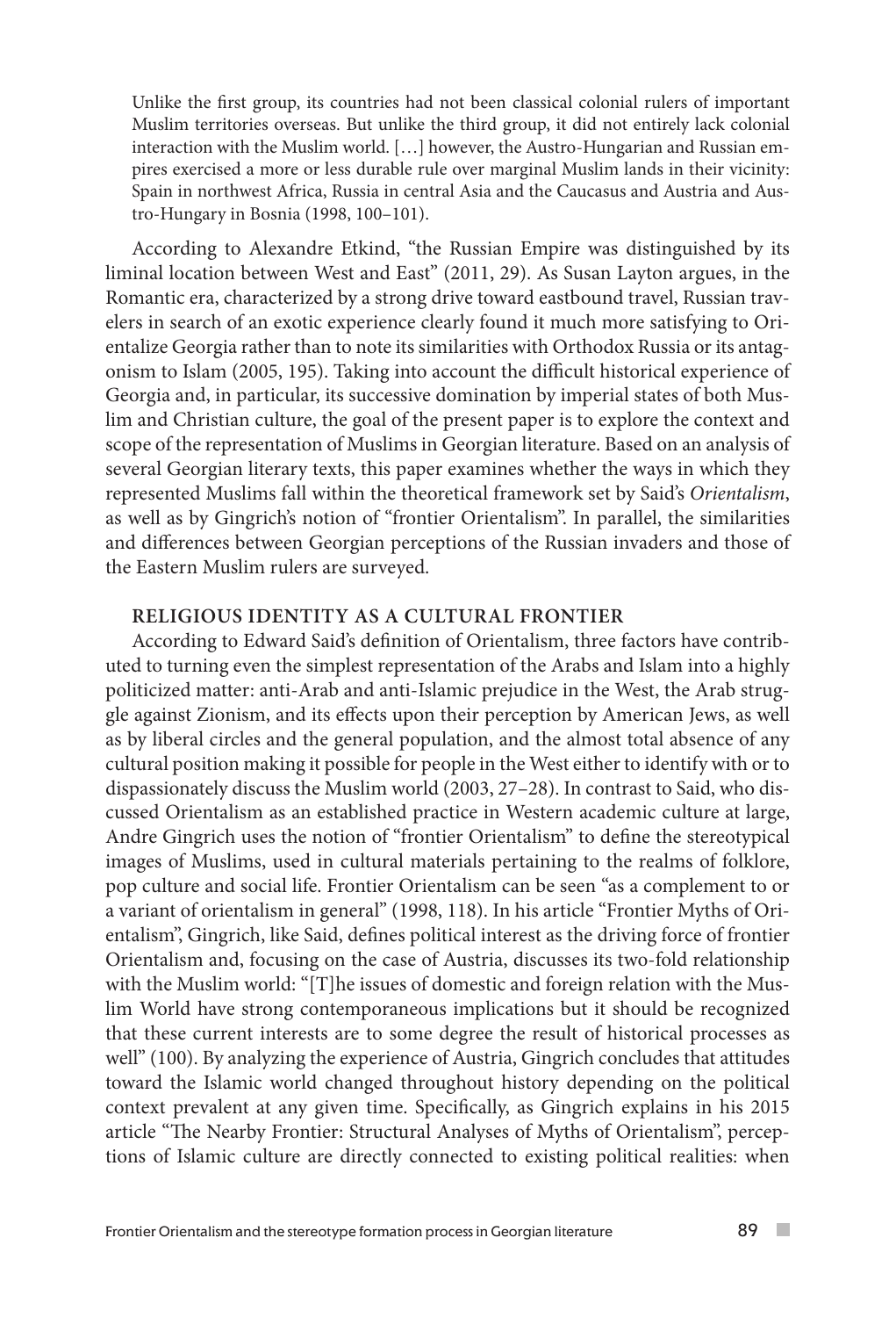Muslims were fighting for the Austrian state, they were considered "good" Muslims, while those who were not taking part in the process or were fighting on the opposite side were referred to as "bad" Muslims (63).

Historically, Georgians associated their state's mission and function within global contexts to the Christian faith. In concrete terms, the country represented a certain watershed between the Eastern Islamic and the Western Christian spaces. This vision was formulated already in the early medieval centuries in Georgian hagiographic texts: in the *Abo Tbilelis Tsameba* (Martyrdom of St. Abo Tbileli, 786–790), Iovane Sabanisdze defines Georgia's role as that of preserving the faith on the periphery of the Christian world (2010, 89). Because Georgians belonged to Christian culture, they had close political and cultural contacts with Byzantium, a civilization whose achievements they even aimed to surpass. In his *Zveli Kartuli Literaturis Istoria*  (History of Old Georgian Literature, 1923), Korneli Kekelidze, the scholar who systematized the study of medieval Georgian literature, sees medieval Georgians as an ambitious nation that placed an emphasis on its own religious and cultural mission (1981, 40). Against this background, the self-identification of Georgia's statehood was premised on the existence of a strict demarcation between the Islamic space and this nation of Orthodox culture. Due to historic circumstances and to the constant threat of attacks and domination by neighboring Muslim super-states, this Islamic space, as well as its culture and society, were perceived by Georgians as hostile and dangerous, while the names of the rulers of neighboring Islamic states such as Tamerlane (1336–1405) or Shāh Abbās I of Persia (1571–1629) are still remembered as those of the most brutal conquerors of Georgia.

Georgian hagiographic texts place a particular emphasis on the nature of Christianity, which they saw as the only true religion. However, it is worth mentioning that Muslim civilizations also played a certain role in Georgian culture. In mid-medieval times, when the country was politically strong, these two fundamentally different Christian and Muslim cultures co-existed without clashing within the Georgian space. For example, according to Muslim historians, King David the Builder learned Islam from the original sources, went to mosques and invited a Muslim Sheikh and an Islamic judge together with Orthodox members in one of the commissions working on Christian affairs (Kekelidze 1981, 39). In the 15th century, after the conquest of Constantinople by the Ottomans, Georgia's connections with the Western world were cut off, and it became strongly influenced by the Ottoman Empire and Iran. Because of this loss of political power, the idea of the nation's mission to be the protector of Christianity as a frontier country was suppressed in the Georgian consciousness. While the unified Georgian kingdom disintegrated into a number of smaller kingdoms and principalities, society realized that physical survival and the preservation of the Christian faith were at stake. The political domination by the Ottoman Empire or Iran often implied the conversion of Georgian kings and other political leaders to Islam, while the aristocracy and commoners could preserve their faith. An ethnic Georgian who converted to Islam was no longer regarded as a Georgian, but was described as "Tatarized", as it was for instance the case with Rostom (1565–1658), king of Kartli between 1633 and 1658, who was raised in Iran and converted to Islam.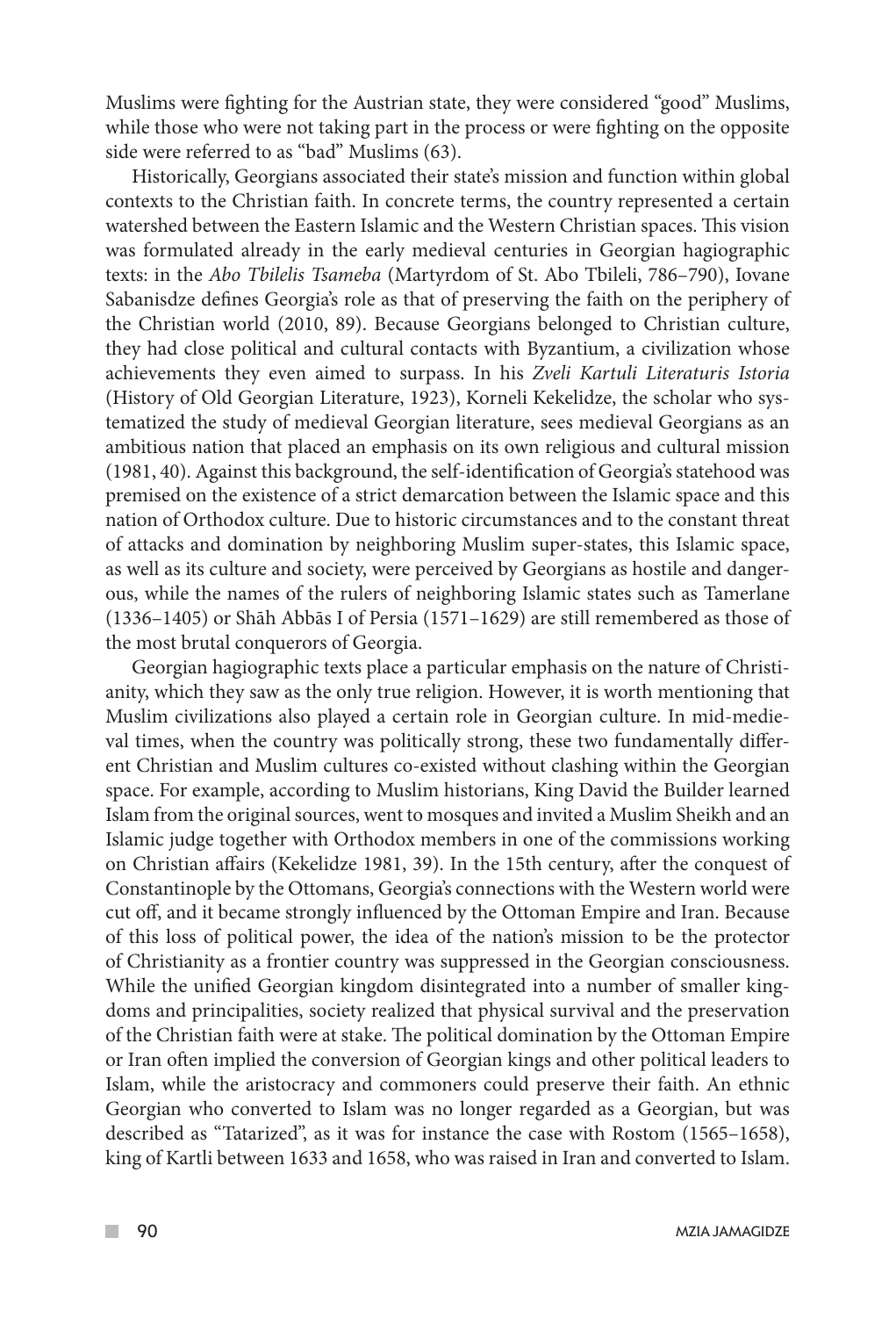As a result of various periods of domination by Islamic states and of some changes in the political borders of the Georgian state, the native Christian population came to reside within the boundaries of Muslim polities. In 1614–1617, two hundred thousand Georgians were deported to Iran by Shāh Abbās I and forced to convert to Islam, but they still maintained the Georgian language and the historical memory of being ethnically Georgian (Bartaia 2009, 126–127). Later on, the Western and Southern regions of Georgia (Lazeti, Adjara, Samtskhe, and Tao-Klarjeti) found themselves within the territorial borders of the Ottoman Empire. Consequently, the population of these regions had to convert to Islam. Part of the population of the historical Hereti region of Georgia, on the territory of today's Azerbaijan, preserved Christianity, while part of it adopted Islam (Nozadze 2010). As for the population of the territories which remained under Georgian rule, because of the Islamic political domination it had to repeatedly re-identify itself as Georgian and Christian, even within the boundaries of its own state. On the other hand, it had to seek ways to guarantee its self-preservation while subjected to forced co-existence with the Islamic Empires, by implicitly maintaining their Georgian consciousness and performing Christian rituals. When the Russian Empire appeared as a new political player in the Caucasus region in the 18th century, it began its relations with Georgia with the status of an ally. The declared goal of the Empire in its relations with Georgia was to protect it as a neighbor of common religious faith from the aggression of the Islamic Empires. Georgian society, exhausted by continuous wars against its Muslim neighbors, welcomed Russia as a savior. In this period, the positive acceptance of Russian Empire can be seen in David Guramishvili's epic poem *Davitiani* (1787). However, beginning in 1801 when Russia broke the terms of the Treaty, annexed Georgia and turned it into a colony of its empire, the notion of Georgia as a co-religionist country completely disappeared from the official Russian narrative. Instead, it started to become Orientalized, and represented as a semi-Muslim, semi-wild, and exotic area.

Although political relations between Georgia and the Islamic world, along with the cultural influence of the latter upon the former, belong to the past and have been overshadowed by subsequent Russian rule over the country in the 19th and 20th centuries, the stereotypes developed in that period still prevail in the Georgian social and cultural space. One of the reasons that can account for this phenomenon is that, during the 20th century, this collective memory of the period of Muslim rule over Georgia was revived in a number of historical novels such as Levan Gotua's *Gmirta Varami* (1958–1962) or Revaz Japaridze's *Mdzime Jvari* (1973–1976), as well as in films like Mikheil Chiaureli's *Giorgi Saakadze* (1943–1946). With regard to the ways in which Georgian social consciousness has related to these different Muslim groups, I argue that it has been over-determined by an existential fear, sparking from centuries of difficult cohabitation under conditions of colonial and imperial rule. In this article, the ways in which Georgian literature has represented Muslim populations, in particular those groups that were deprived of political power and did not participate in colonizing processes, will be compared to the image of Muslims associated with colonial or imperial powers.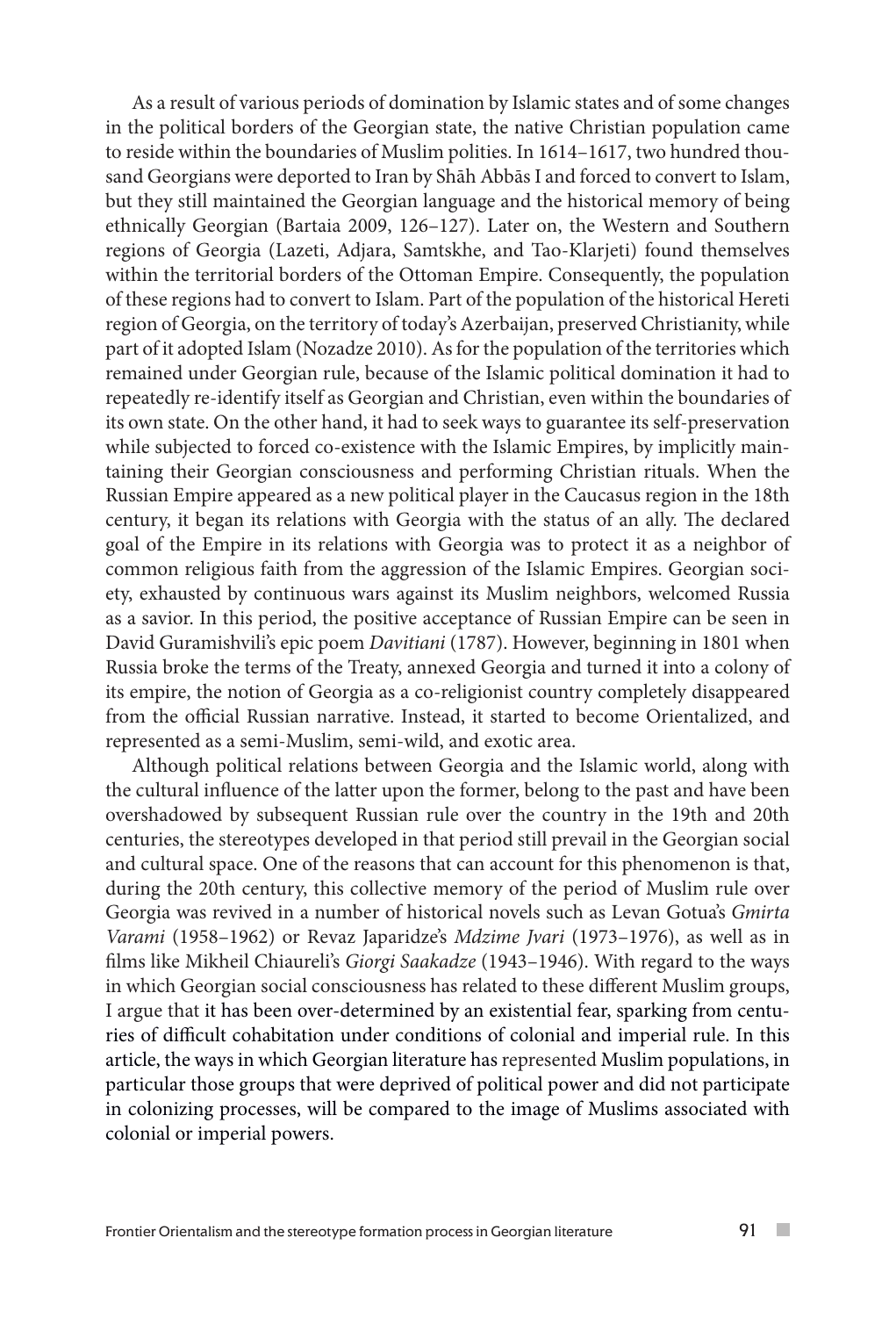#### **PERCEPTIONS OF MUSLIMS IN GEORGIAN LITERATURE**

While Georgia's cultural and political contacts with Muslim nations were very limited during the Soviet period and were only re-established in post-Soviet times in a very different form from earlier ones, largely of good neighborly relations, some Georgian texts of the contemporary period still reflect stereotypes from the past, while other works have attempted to go beyond them and rethink the literary representation of Muslims. According to these characteristics, we can distinguish two different types of representations of Georgian Muslims in Georgian literature: the non-assimilated Georgian Muslims, who converted to Islam as a result of Muslim rule and live among the rest of the ethnic Georgian population on the territory of modern-day Georgia, and the assimilated Georgian Muslims, most of whom live on territories in today's Azerbaijan, Turkey, and Iran that historically formed part of Georgia. This second category includes the Meskhetian groups that were forcefully exiled during the Soviet period. As for the representations of non-Georgian Muslims, we can distinguish those related to the dominant ethnic group of former imperial rulers (Persians and Turks) from Muslims belonging to smaller ethnic groups from the Caucasus region and living on territories annexed by the Russian Empire and now within the boundaries of the Russian Federation (Chechens, Ingushians, Daghestanians, Circassians, and others).

For the Georgians, Muslim rule endangered national identity. According to Homi Bhabha, colonial discourses are mainly based on a set of race- and gender-based differentiations and are characterized by what he calls a "strategic articulation of 'coordinates of knowledge' – racial and sexual" while "their inscription in the play of colonial power as modes of differentiation, defence, fixation, hierarchization, is a way of specifying" (2004, 105). From a Georgian perspective, religious affiliation was a clear and dominant marker that shape discourses and stereotypical images with regards to Muslims. Therefore, the safeguarding of religious identity became the fundamental pillar of Georgian statehood and constituted the basis for the formation of national consciousness. Despite this, being a neighbor to Islamic states had some influence on the culture of Georgia. The best expression of the synthesis of Eastern and Western cultures is the 12th-century poem by Shota Rustaveli, *Vepkhistkaosani* (The Knight in the Panther's Skin), whose plot develops in Eastern countries (India, Arabia) and which also includes Muslim characters.

Although Georgian society had relationships with Muslim polities for centuries that often resulted in the Islamization of part of the population in certain border regions of Georgia, one can hardly find a text in modern Georgian literature whose main character is a Muslim or a Georgian convert to Islam. I argue that this factor clearly indicates that the existential fear coming from long-term Muslim rule is still strong in the socio-political and cultural consciousness of Georgians. In everyday life, Georgians often mention with a sense of national pride the Fereydanians, a group of ethnic Georgians living on the territory of the Islamic Republic of Iran, the assimilated Georgians living in the Republic of Turkey, and the Ingilo people living in the historically Georgian region of Hereti on the territory of today's Azerbaijan. For all the positive associations that these groups possess in Georgian imagination, there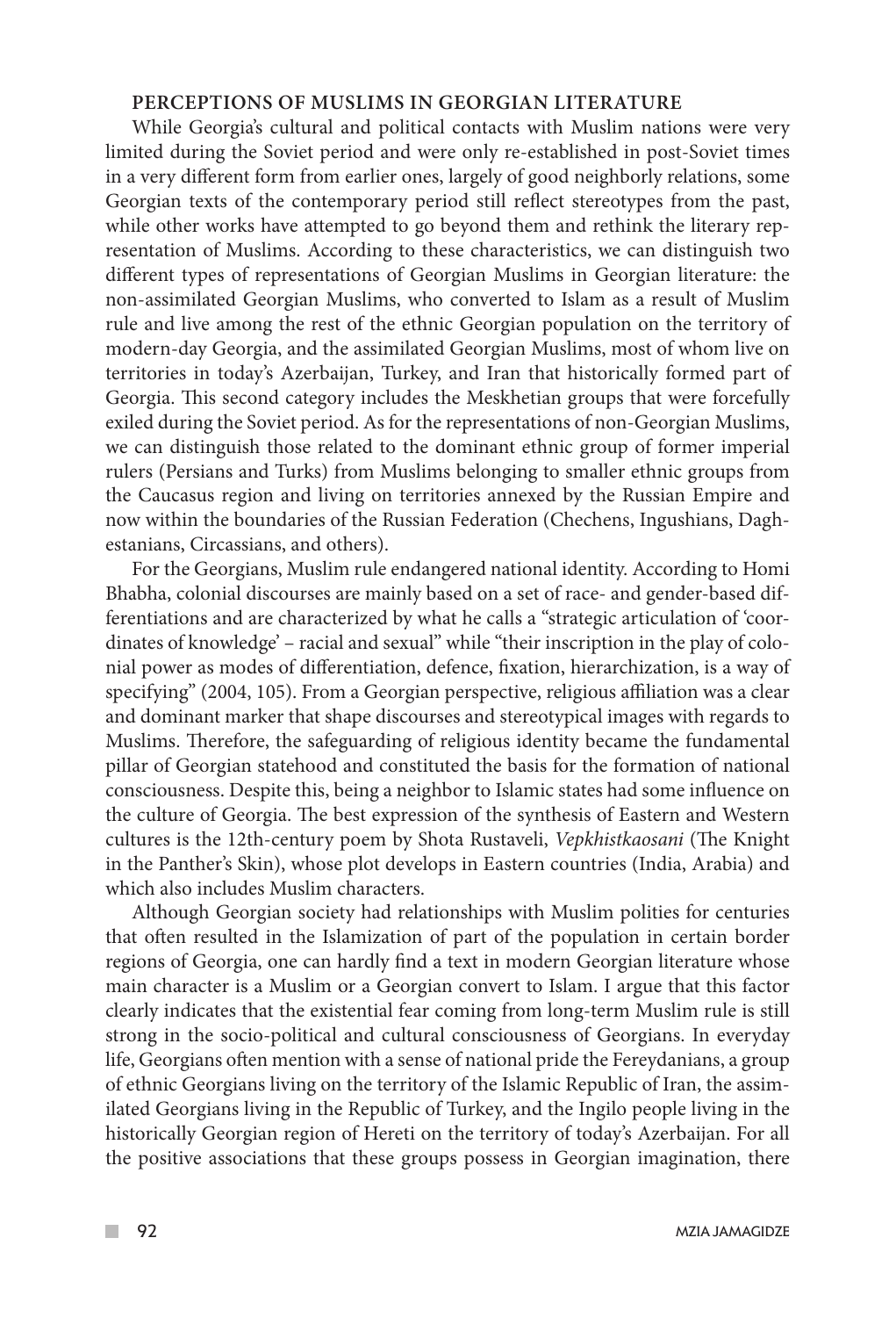exists no important work of fiction in Georgian literature that represents the lives of characters belonging to these types of environments, or that gives insights into the formation of their attitude. In addition to the abovementioned existential defiance of Muslims on the part of the general Georgian population, such an absence could also be a result, on the part of Georgian authors, of the necessary caution with which political realities, such as the geographic proximity of Muslim states on the one hand, and the politically-charged issue of Muslim ethnic minorities in Georgia on the other hand, have been dealt with in the Georgian context.

Muslim groups with no historical ties to Muslim imperial powers, primarily indigenous groups from the North Caucasus, have been more frequently represented in Georgian literature. Characters of this type are particularly present in the work of the 19th-century poet and writer Vazha-Pshavela (pen-name of Luka Razikashvili, 1861–1915). In his epic poems *Stumar-Maspindzeli* (The Host and the Guest, 1993) and *Aluda Ketelauri* (1992) Muslim characters are described as the representatives of a hostile ethnic group constantly at war with Georgians, while negative attributes such as "infidel" or "unbeliever" are used to describe them. However, it is worth mentioning that even deadly enemies are appraised according to their personal character traits and virtues. The bravery, intrepidity and dignity of enemy combatants are therefore an object of respect and sympathy in the work of Vazha-Pshavela. For instance, in *Aluda Ketelauri*, a dying Kist (a Chechen subgroup in the North Caucasus) gives his gun to his Georgian murderer, because he appreciates his bravery and fearlessness and declares: "Let it be yours from now on, you unbeliever, so that it doesn't fall into hands of somebody else" (1992, 279). The behavior of the Kist changes the consciousness of the Georgian character, taking him to a higher stage of ethical values. Evidently under a politically free environment Georgian culture is not in hierarchical and dominating relation to the Islamic culture, but on the contrary, the latter makes a positive contribution to the development of the former. A scene in *The Host and the Guest* is also interesting in this regard. Another Kist character, Jokola, realizes that his Georgian guest is actually an enemy but nevertheless tries to protect him from the aggression of his own community, defending his position as follows: "He is my guest this day, though he owes me a sea of blood, I cannot betray him [...]" (1993, 57). Obviously, notwithstanding the permanent hostility between Muslims and Christians in the Georgian context, such literary texts present their relationships as determined not by state, ideological or religious interests, but by general human principles. Personal virtue, dignity and kindness are therefore portrayed as more determining than ethnic or religious origin.

### **RUSSIAN RULE AND SUBSTITUTION OF THE COLONIZER'S IMAGE**

Until the 18th century, Georgians had mostly interacted with and needed protection from Muslim rulers. Russian rule made the experience of "doubleness" in the Georgian consciousness even more ambivalent. While existing stereotypes of Muslims remained strong, Georgian society had to self-identify again from a cultural point of view and needed to form a certain relationship with an entirely different colonizer, the Russian Empire. In the 18th century, the Georgians believed that the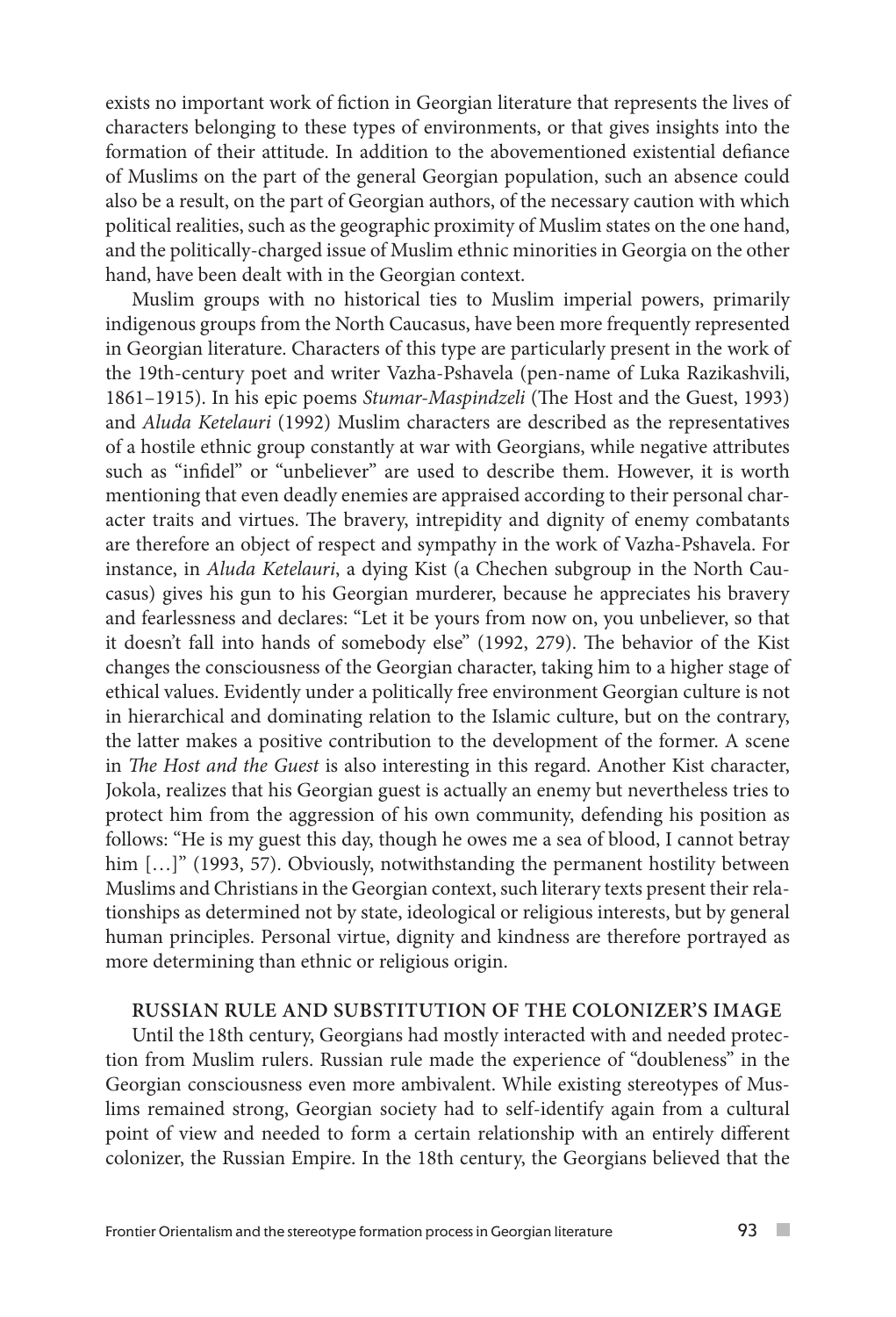political and military partnership with the Russian Empire did not imply the threat of colonization, and Russia was not the object of any negative stereotypes in Georgian literature. However, developments in the early 19th century showed that, although Russia was a Christian empire and had much in common with Georgia from the standpoint of cultural identity, its colonial and imperialist policies were equally dangerous to Georgian culture and identity as the policies of the former Muslim rulers. As Schimmelpenninck van der Oye (2010, 4) has suggested,

the imperialist policy of Russia aimed at creating a new so called "Eurasian" ideology and narrative as the counterparts of the Western values. Asia was one place where Russians could be the Europeans' equals. […] for all Russians when saw the East as an arena for atavistic imperialist conquests for the sake of conquest. Many of his compatriots have had a less straightforward view of the East. And even if most Russians considered themselves to be European, this did not necessarily translate into an antipathy for Asia.

Therefore it was in Russia's political interests to Orientalize the Caucasus rather than protect it from Islamic Empires, in order to create its own "East" and demonstrate its mission and power.

At this stage of historical development, a sense of national identity started to manifest itself in more ambivalent ways in Georgian literature. Georgian society had no understanding of whether a historical enemy such as the Ottoman Empire should be regarded as a friendly state and as a potential ally in the struggle against Russian encroachments in the Caucasus. For instance, during the 1804 Mtiuleti rebellion against the Russian Empire, Georgian noblemen went as far as contacting the Ottoman Empire and got a promise of support (Bendianishvili et al. 2012, 156). The strategy of the noblemen was to generate an open conflict between the two empires, a strategy on whose adequacy we can hardly make a proper judgment today since the rebellion ultimately failed. It is supposedly around that time that a stereotypical phrase spread in Georgian society according to which "the Tatar is more trustworthy and will not betray us". It emphasizes the fact that the Russian Empire, which came with the declared goal of giving protection to its co-religionist neighbor, in fact hid its real agenda to the Georgian people. The word "Tatar" itself has negative connotations in Georgian and denotes the Muslim community in general, comprising all the Muslim nations, including Turks, Persians, Azeris and other Caucasian Muslims. From the beginning of the 19th century onward, the Russian gradually replaced the Muslim as the historical enemy in Georgian consciousness, as well as in literary and cultural representations. Despite the fact that Russia's support was crucial for Georgia to reaffirm its rule over a number of Islamicized border regions (such as Adjara and Samtkhe), Georgian society's perception of these events remained ambivalent, because, while it indeed led to the return within the boundaries of Georgia of previously lost historical territories, it also was a direct result of expansionist policies of the Russian Empire.

The question of the integration of Georgian Muslims within the predominantly Georgian state was also a challenge for the national community. As mentioned above, Georgian literature largely avoided reflecting this question. However, in 19th-century Georgian journalism, one can find the opinions of a writer and public figure such as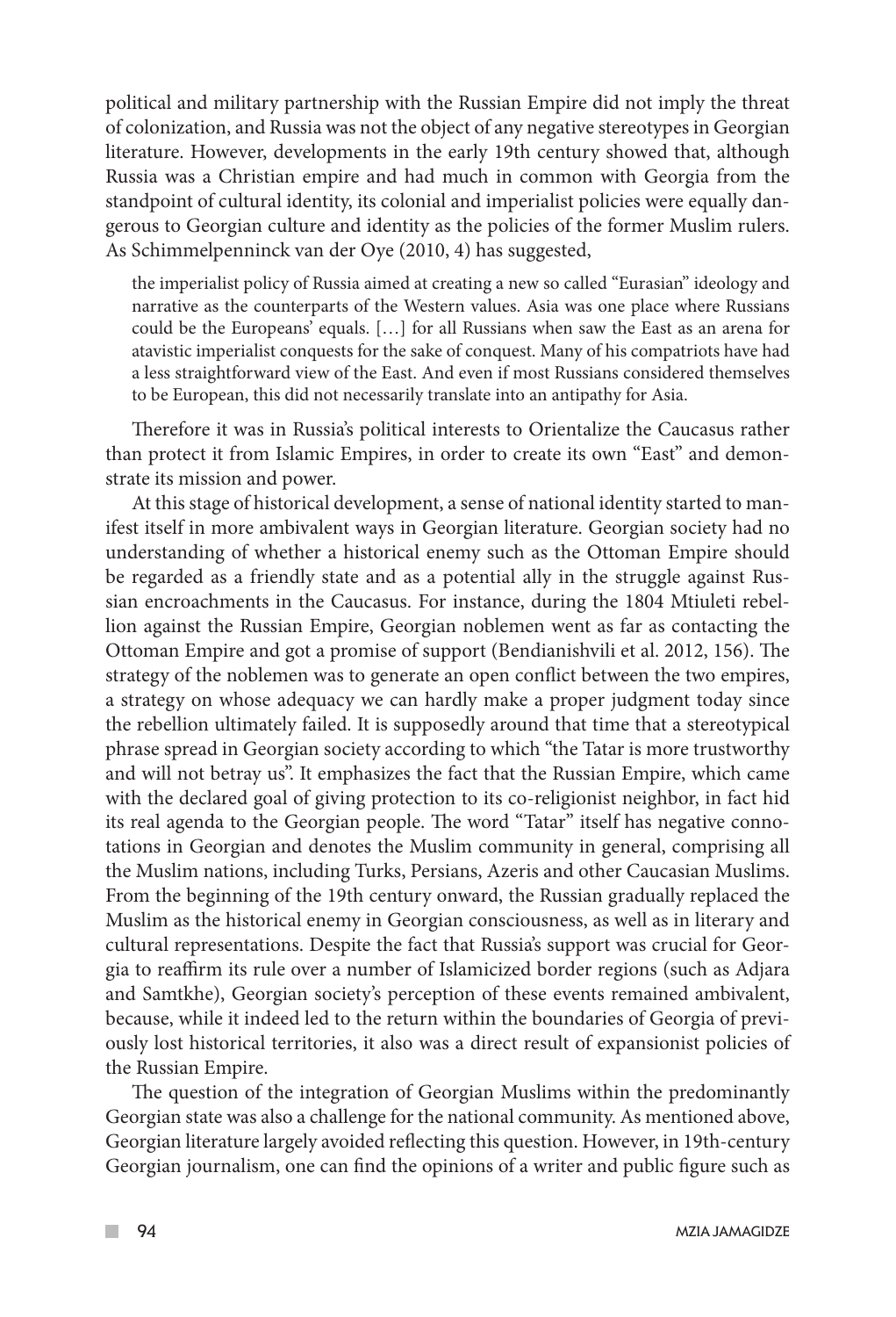Ilia Chavchavadze, which played a determining role in shaping the ideas of the sovereignty of the Georgian nation. Chavchavadze regarded not religion, but rather the idea of a common history as a fundamental factor:

In our view neither common language nor common religion and national origin can keep people so closely together, as common history can. […] That is why we are not afraid of the fact that our brothers living in the Ottoman part of Georgia are Muslims today. I wish the happy day came soon when they joined us, we became brothers with each other again, and proved again, that the Georgians do not go against human conscience and they fraternally accept brothers separated long ago (1957, 462–465).

In the second half of the 19th century, more unequivocal evaluations of Russia as a colonizing power appeared. Very few literary texts of the period represent Russians as positive and educated figures who take an active part in the social life of Georgia together with native Georgians. Instead, the dominant images are stereotypical ones, in particular when it comes to Russian officials. In Chavchavadze's *Mgzavris Tserilebi* (Letters of a Traveler, 1987), a Russian officer stationed at the Larsi border post is portrayed as thinking that the level of education of a nation is determined only by the number of its generals. Elsewhere, the narrator provides a comparison of the Russian Empire with its counterparts in Western Europe from the point of view of their cultural achievements. Looking at the Russian postal carriage, a French character makes an ironic comment on Russia's supposed belatedness, as evidenced by that mode of transportation. The Frenchman of the story feels pity for the Georgian author: "I pity you to be forced to addle your brain and shake up your stomach on a thing like that. What's to be done? If the whole of Russia travels in this manner why should I complain?" (Chavchavadze 1987, 8). At the same time, the story also emphasizes what Chavchavadze sees as the historical fate of Georgians, in particular the fact that Western civilization is bound to enter Georgia via Russia, itself a "belated" country.

## **MUSLIM AND RUSSIAN RULERS IN GEORGIAN LITERATURE DURING THE SOVIET PERIOD**

Russian imperial rule gave way to Soviet rule in 1921 and in the scholarly literature on the period, there have been debates on whether the Soviet Union can be considered as a colonial power in the traditional sense of the term. Scholars such as David Chioni Moore, Violeta Kalertas, Vitali Chernetsky, Alexander Etkind and others working in Eastern European and Soviet studies have come to the conclusion that the Soviet Union undoubtedly was a colonizing power and was imbued with an imperial ideology. Therefore, according to this approach, the former Soviet nations can be regarded as post-colonial societies. Alexander Etkind points out that, at first, the Soviet Union was a source of inspiration for the followers of Marxism, "but [when] the Soviet Union shaped itself into a major imperialist power, that competed with the other global powers the free minded Marxist-leaning intellectuals found themselves deprived of their mental tool" (2011, 41). The process of substitution of the images of Muslim rulers with those of Russian colonizers is well expressed in the novella *Lambalo da Kasha* (Lambalo and Kasha, 1970) by Mikheil Javakhishvili. The plot describes the Russian-Turkish war on the territory of today's Azerbaijan and is based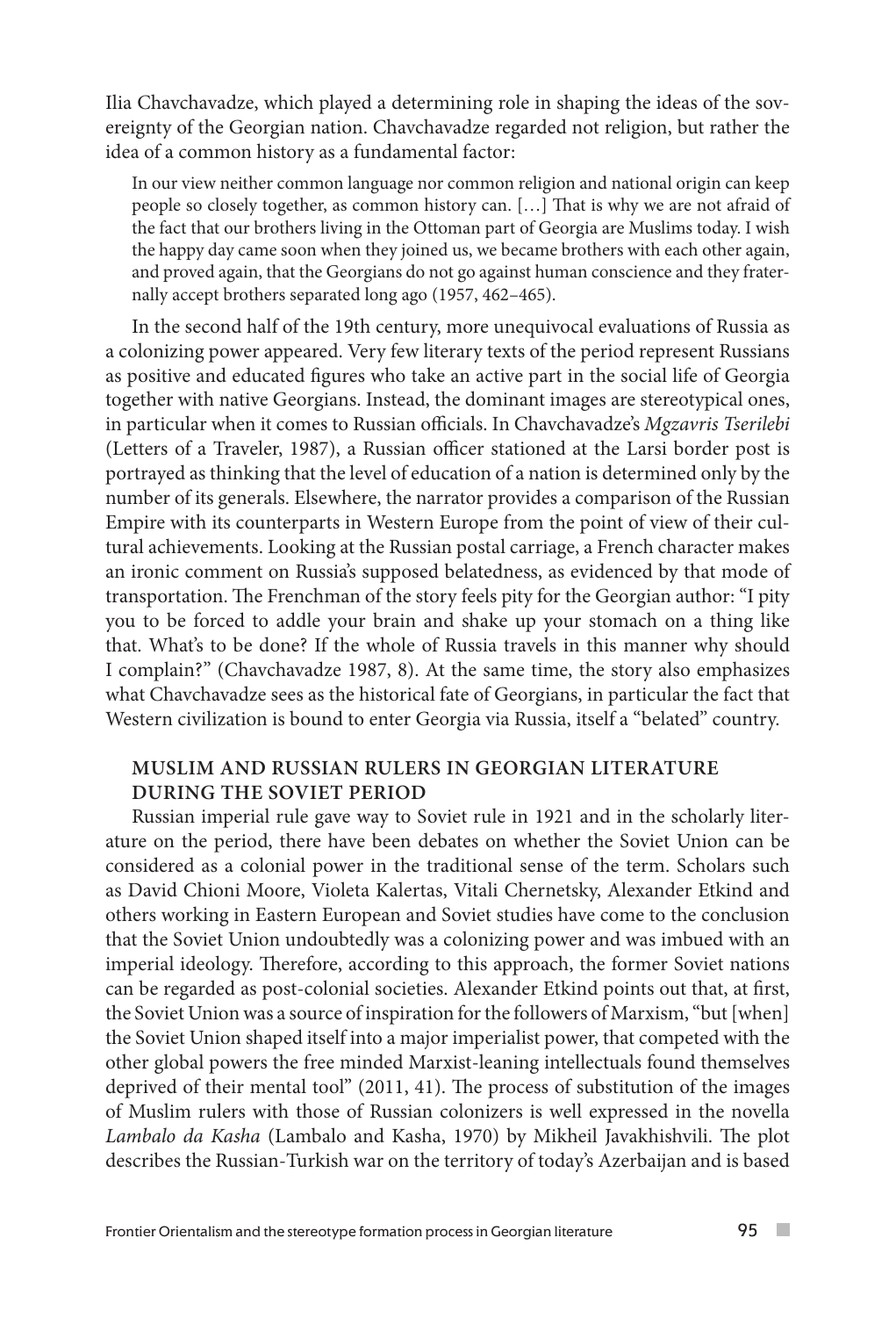on a story told by a Georgian doctor sent to Urmia by the Russian Empire. The narrative focuses on the relationship between a representatives of a formerly hostile state (Iran) and Georgian characters, at a time when both are subjected to Russian colonization. The possibility for Persians and Georgians to unite against a common enemy becomes apparent when the Georgian doctor meets the new Russian-appointed Iranian governor of Urmia on a ship. The governor is glad that Russia sent the Georgian doctor to their region, a sentiment shared by the doctor since the Georgians considered Persians as a friendly nation ("Kardash-Ioldash"). In that particular case, the common experience of colonization/subjection and the hatred towards their common Russian oppressor creates grounds for friendly and warm relationships between the local Persians, the Urmian Azeris and the Georgians, despite the fact that they had historically been subjected to Persian rule. In the novella, characters often speak the language of their supposed historical enemies: the Georgian doctor speaks Azeri with the locals, and the main Urmian character of the story, Mashad Hasan, appears to speak Georgian, a language he has learned while living in Tbilisi and Borchalo.

This gesture of recognizing each other's culture, nationality and history, in itself excludes any kind of hierarchical or subordinate relationship between the characters. As the Georgian states: "I do not understand even now by whom, when and where these invisible strings were set up, why the exhausted Persians and Turks expected to get help from a handful of Georgians. Who had been squeezed out by them? We were unable to do that. I thought I felt a mysterious link that existed among the oppressed" (Javakhishvili 1970, 355). In parallel, the attitude of Russian characters in the text is in stark contrast with that of the Persians and Azeris: for example, Bishop Pavle, sent as a missionary to Urmia, seems to entirely ignore Georgia's history as a Christian nation. In his view, Georgia is instead a part of the Muslim world, as shown by his reaction of sympathy when he learns the Georgian doctor's nationality: "Being Georgian is not a big trouble, the Georgians are also humans and there are good Christians among Georgians too" (326). In contrast with the Persian and Azeri characters (Lambalo, Mashdi, Izadi) that are presented positively in the text, the representatives of the Russian imperial government (Bishop Pavle, General Chernobuzov and Qasha Lazare, an Assyrian cleric who supports Russian interests in Urmia) are definitely negatively stereotyped in the story.

Another literary text reflecting the hard consequences of the Russian/Soviet imperial policies and the life of the Muslims affected by them is the short story "Mamluki" (2011) by contemporary Georgian writer Aka Morchiladze. The main subject is the story of Islam Sultanov, the Khan of Kirbal, an autonomous region in one of the Central Asian republics. Sultanov's father is killed by the Communists and he is exiled to Georgia together with his mother where he falls prey to Soviet terror for a second time and is exiled again, this time to Siberia in 1937. The plot focuses on the period when the middle-aged Sultanov returns from exile and settles in one of the provincial cities of Georgia. His story is told by a Georgian character and therefore represents a general Georgian reflection of the lives, identity and culture of the Muslims in the Soviet and post-Soviet reality. In the Georgian space, Sultanov is perceived as a desperate man who lives isolated from his direct environment. In the words of the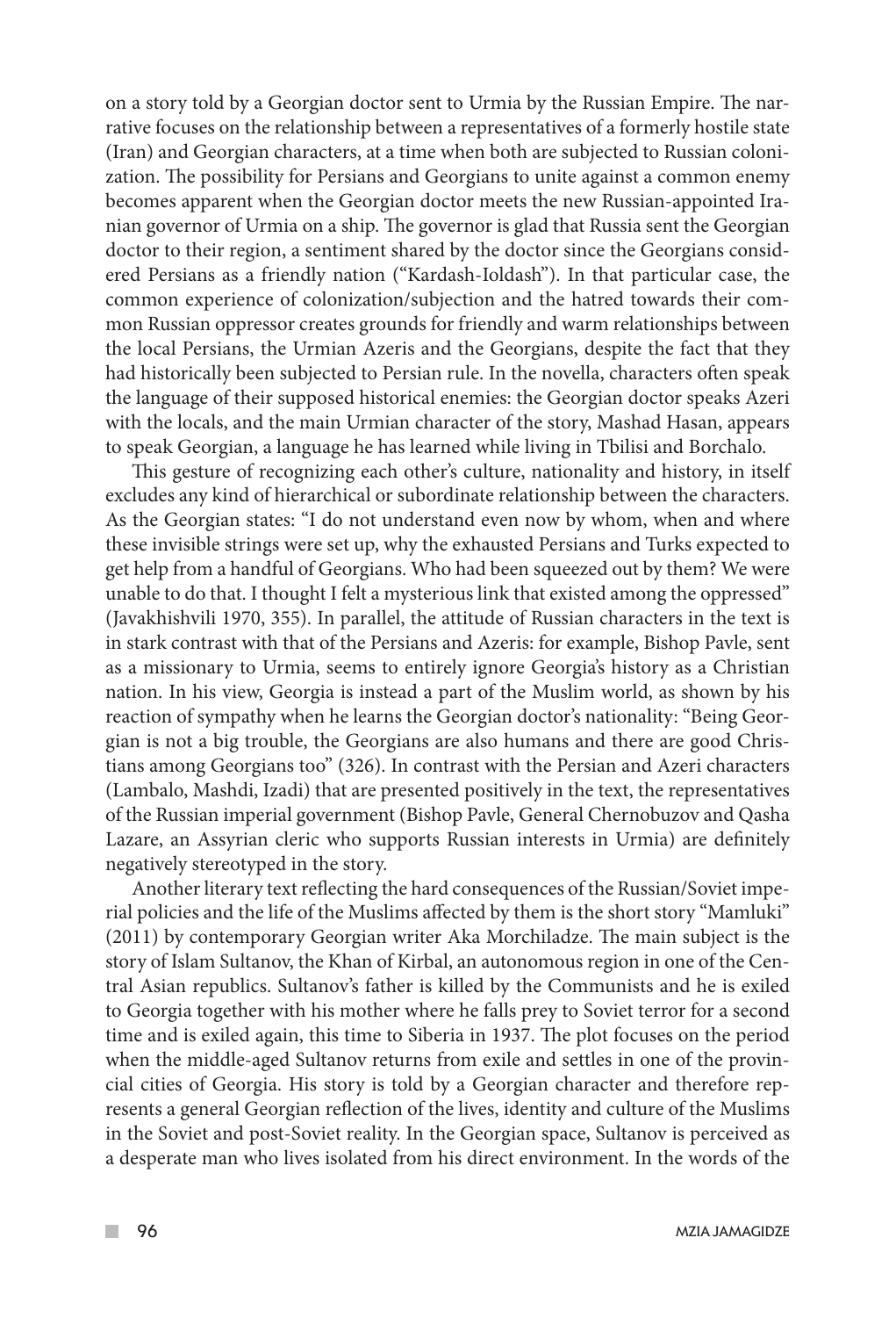narrator, Georgians "did not trust him a lot. First, he was considered a Tatar, as all Muslims are called in our country, and second, he was supposed to have a dangerous biography" (Morchiladze 2011, 12). However, this stereotyped perception is alleviated by Sultanov's friendship with the Georgian Beso which eventually leads to his recognition by the broader community. The absolute invisibility of Islam Sultanov's personality is an indicator of his identity as a colonized subject, as he is a representative of Islamic culture colonized by the Soviet-Russian imperialist policies:

His dignity was not such that puffed up men have. On the contrary, I have not often seen such a modest and unassuming person. He never showed off. Called Tatar behind his back, he had lived in our town for so many years and nobody knew who he was and how much he could (53).

Thus Sultanov is originally perceived as non-existent by Georgian society and he does not himself express any willingness to become more integrated either. But unavoidable daily interactions make humiliating stereotypes give way to more positive assessments of Sultanov on the part of the Georgians. As the narrator recalls, from that time his former nickname of "Tatar" was replaced by his actual name and he was even affectionately called "Sultan".

It is obvious from the text that the Muslim community and its culture constitute a peripheral marginalized area in dominant Georgian narratives. The perception that has been formed for many centuries in Georgian consciousness that "Tatar" is an enemy is still an active stereotype in post-Soviet Georgia, largely as a result of the lack of communication between the cultures involved. The story by Aka Morchiladze discussed above is additionally interesting because it shows the gradual breaking down of the stereotypes related to colonial discourse. In the story it is illustrated by the process of the Georgian character's consciousness and attitude formation, which is strongly influenced by the Muslim character, Islam Sultanov. In the words of the narrator: "Islam Sultanov told me everything, such things that made me think more and more, as I had had no idea of them before. I realized that this world was completely different. Maybe many people also felt it, but no one wanted to observe it then, because if one observes, you should do something" (32–33). The narrator also notes: "when I was with Islam Sultanov, I realized how weak I was and I tried to be stronger" (108). The main character is guided by the priorities of Islam Sultanov, he follows his advice to study English, get married, begin to work as a driver and finally goes to his country in Central Asia, to fight for the defense of those ideals and goals that had been communicated to him by Sultanov.

#### **CONCLUSION**

The relationship of a society with foreign cultures is determined by ever-evolving historical and political processes. The influence of politics on culture is especially obvious under conditions of colonization, when the dominant political power creates the colonial discourse and affects the colonized people. Consequently ambivalent stereotypes of colonizers are formed in colonized societies. A clear illustration of this phenomenon is the way in which Georgian literature has represented the cultures of Georgia's successive foreign rulers, first Muslim and then Russian. Namely, in parallel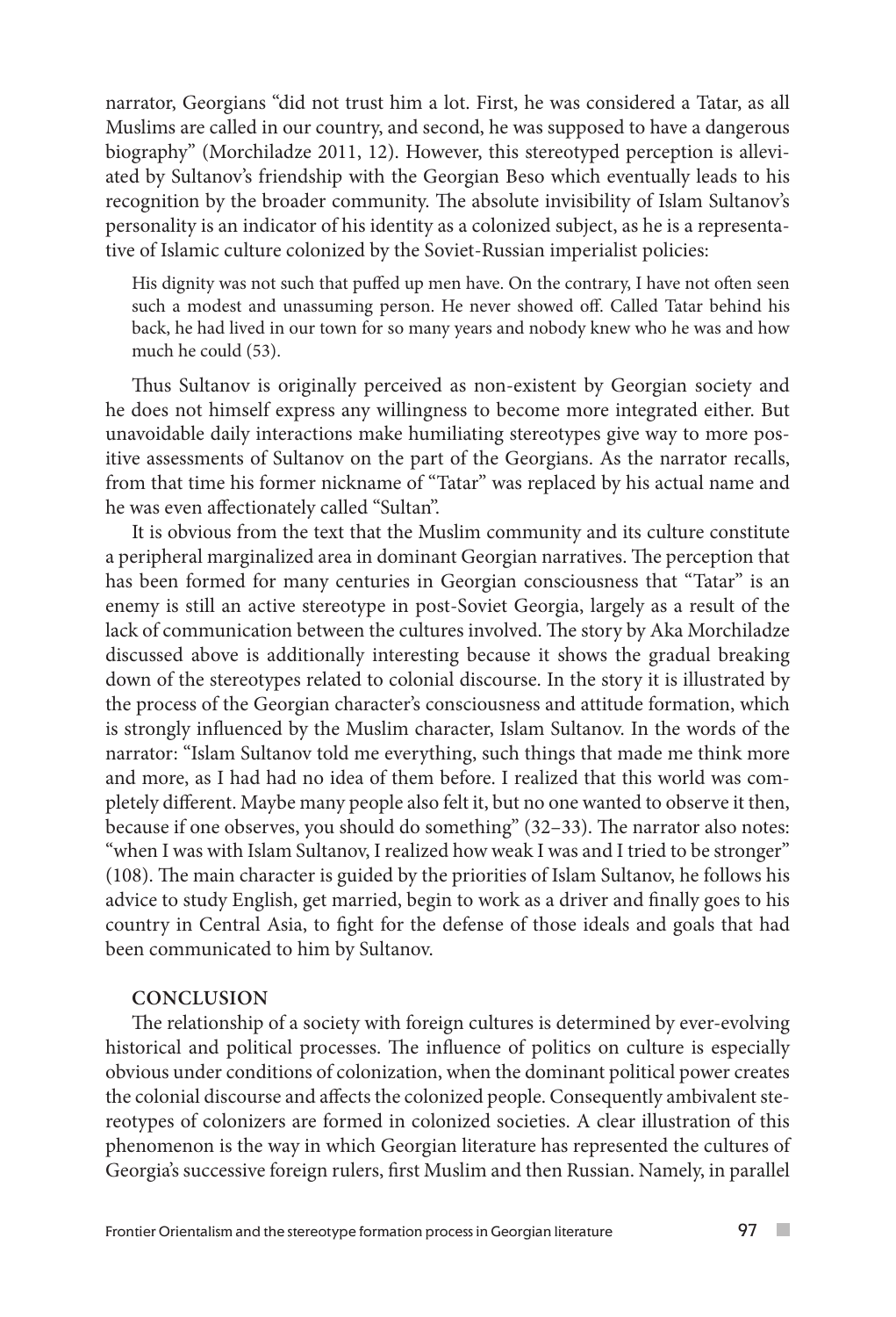with the major shift from Muslim to Russian rule, the negative stereotypes related to Muslims were replaced by similar ones targeting the Russians.

An analysis of Georgian literary texts enables us to conclude that in Georgian literature, relationships with the Muslim space have been determined by an existential fear that emerged as a result of historical experience. That is mainly expressed in the scarcity or relative absence of Georgian-Muslim or specifically Muslim themes in Georgian literature. In parallel, a study of Soviet-era and contemporary Georgian literature points to the fact that frontier-Orientalist perceptions and discourses on the Muslim community are gradually weakening, but have found a new strength when it comes to parallel representations of Russians. This outcome enables us to think of the political interests of the Georgian state as a particularly strong power that has shaped cultural stereotypes in Georgian literature and culture at large.

#### LITERATURE

Bhabha, Homi. 2004. *The Location of Culture*. London – New York: Routledge.

Bartaia, Nomadi. 2009. *Kartuli sakvavile iranuli vardebistvis*. Tbilisi: Universali.

- Bendianishvili, Aleksandre Aleksandre Daushvili Makvala Natmeladze. 2012. *Sakartvelos Istoria*, Vol. 4. Tbilisi: Palitra L.
- Chavchavadze, Ilia. 1957. "Osmalos Saqartvelo." In *Tkhzulebani*, 462–466. Tbilisi: State University Publishing.
- Chavchavadze, Ilia. 1987. "Mgzavris Tserilebi." In *Tkhzulebani*, 8–50. Tbilisi: Ganatleba.
- Etkind, Alexander. 2011. *Internal Colonization: Russia's Imperial Experience*. Cambridge Malden: Polity Press.
- Gingrich, Andre. 1998. "Frontier myths of Orientalism: The Muslim world in public and popular cultures of Central Europe." In *MESS Mediterranean ethnological summer school*, Vol. 2, ed. by Bojan Baskar – Borut Brumen, 99–127. Ljubljana: Inštitut za Multikulturne raziskave.
- Gingrich, Andre. 2015. "The Nearby Frontier: Structural Analyses of Myths of Orientalism." *Diogenes*  60, 2: 60–66.
- Javakhishvili, Mikheil. 1970. "Lambalo da Kasha." In *Tkhzulebani*, Vol. 2, 309–384. Tbilisi: Sabchota Sakartvelo.
- Kekelidze, Korneli. 1981. *Zveli Kartuli Literaturis Istoria*, Vol. 2. Tbilisi: Metsniereba.

Layton, Susan. 2005. *Russian Literature and Empire: Conquest of the Caucasus from Pushkin to Tolstoy*. New York: Cambridge University Press.

- Modebadze, Valeri. 2010. *Meskhuri problemis analizi*. Tbilisi: Kalmosani.
- Morchiladze, Aka. 2011. *Mamluki*. Tbilisi: Bakur Sulakauri Publishing.
- Nozadze, Tamar. 2010. *Kartuli sulis tsitadeli*. Accessed January 12, 2018. http://www.ambioni.ge/saingilo.

Navrozashvili, Tatia. 2010. *Turqi meskhebi: Stalisnis mier turqerbad sherackhuli kartvelebi*. Accessed January 12, 2018. http://www.ambioni.ge/turqi-mesxebi.

- Sabanisdze, Ioane. 2010. "Abos Tsameba." In *Klasikuri Kartuli mtserloba*, Vol. 1, 89–116. Tbilisi: Bakur sulakauri publishing.
- Said, Edward. 2003. *Orientalism*. New York: Penguin Books.
- Schimmelpenninck van der Oye, David. 2010. *Russian Orientalism: Asia in the Russian Mind from Peter the Great to the Emigration*. New Haven – London: Yale University Press.
- Vazha-Pshavela. 1992. "Aluda Ketelauri." In *Tkhzulebani*, Vol. 2, 278–293.Tbilisi: Sakartvelo.
- Vazha-Pshavela. 1993. "Stumar-maspinzeli." In *Tkhzulebani*, Vol. 3, 49–76. Tbilisi: Sakartvelo.